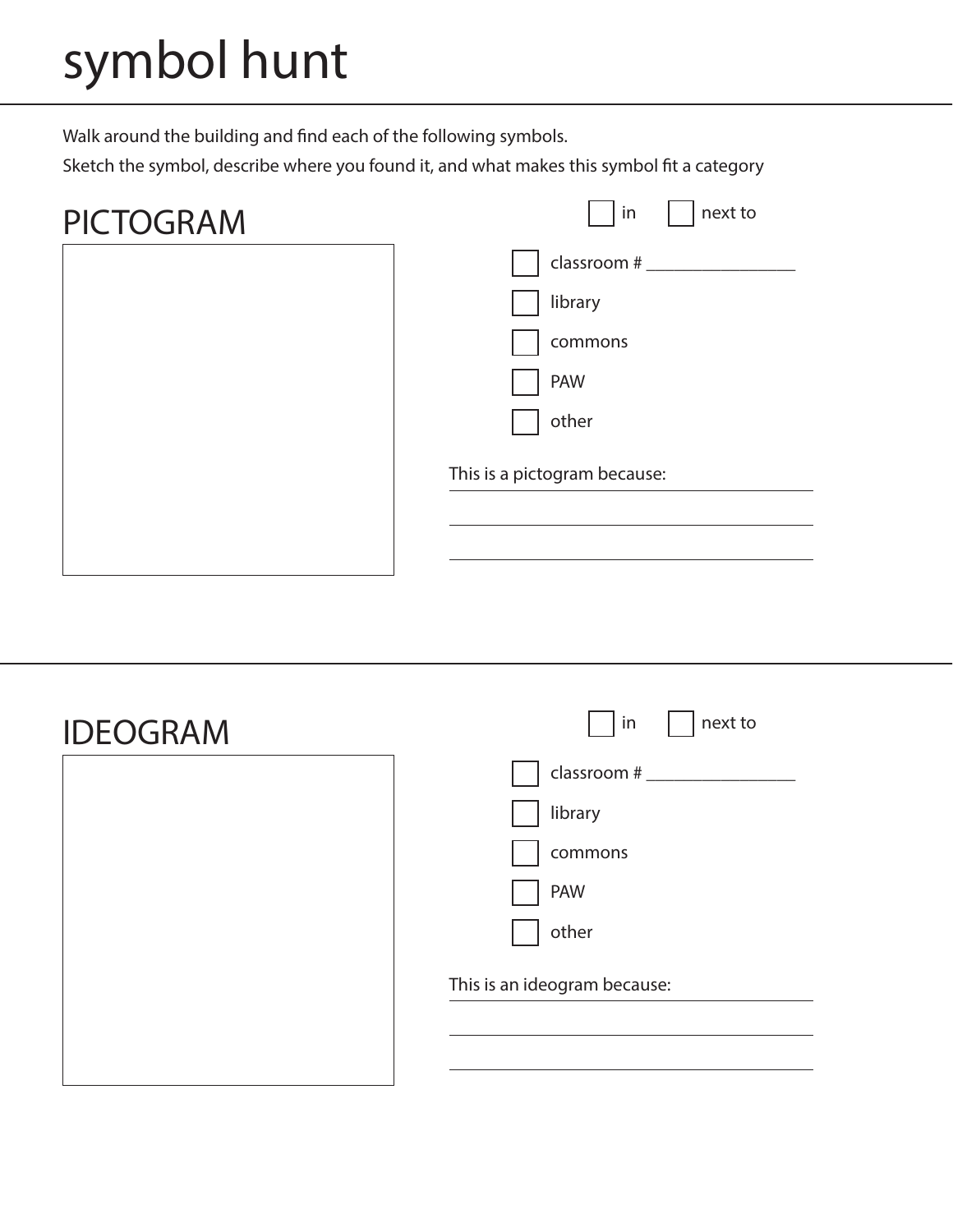| $ $ in<br>next to        |
|--------------------------|
| classroom #              |
| library                  |
| commons                  |
| PAW                      |
| other                    |
| This is an icon because: |
|                          |
|                          |
|                          |

| REBUS (optional) | next to<br>  in          |
|------------------|--------------------------|
|                  |                          |
|                  | library                  |
|                  | commons                  |
|                  | PAW                      |
|                  | other                    |
|                  | This is a rebus because: |
|                  |                          |
|                  |                          |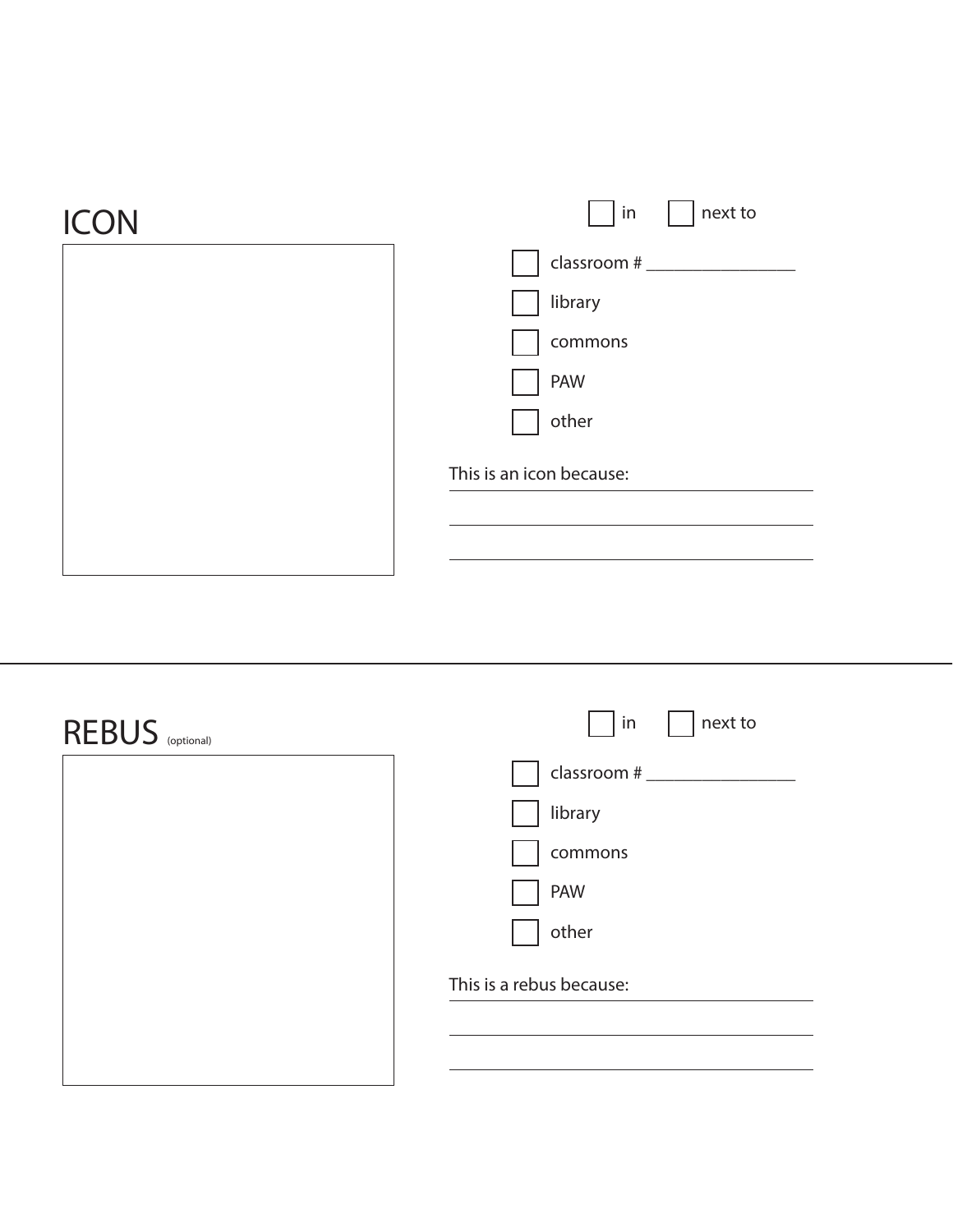Walk around the building and find each of the following symbols.

Sketch the symbol, describe where you found it, and what makes this symbol fit a category

 $\overline{a}$ 

| <b>PHONOGRAM</b> | in<br>next to                |
|------------------|------------------------------|
|                  | classroom $#$ ____           |
|                  | library                      |
|                  | commons                      |
|                  | PAW                          |
|                  | other                        |
|                  | This is a phonogram because: |
|                  |                              |
|                  |                              |

| <b>TYPOGRAM</b> (optional) | next to<br>in               |
|----------------------------|-----------------------------|
|                            |                             |
|                            | library                     |
|                            | commons                     |
|                            | <b>PAW</b>                  |
|                            | other                       |
|                            | This is a typogram because: |
|                            |                             |
|                            |                             |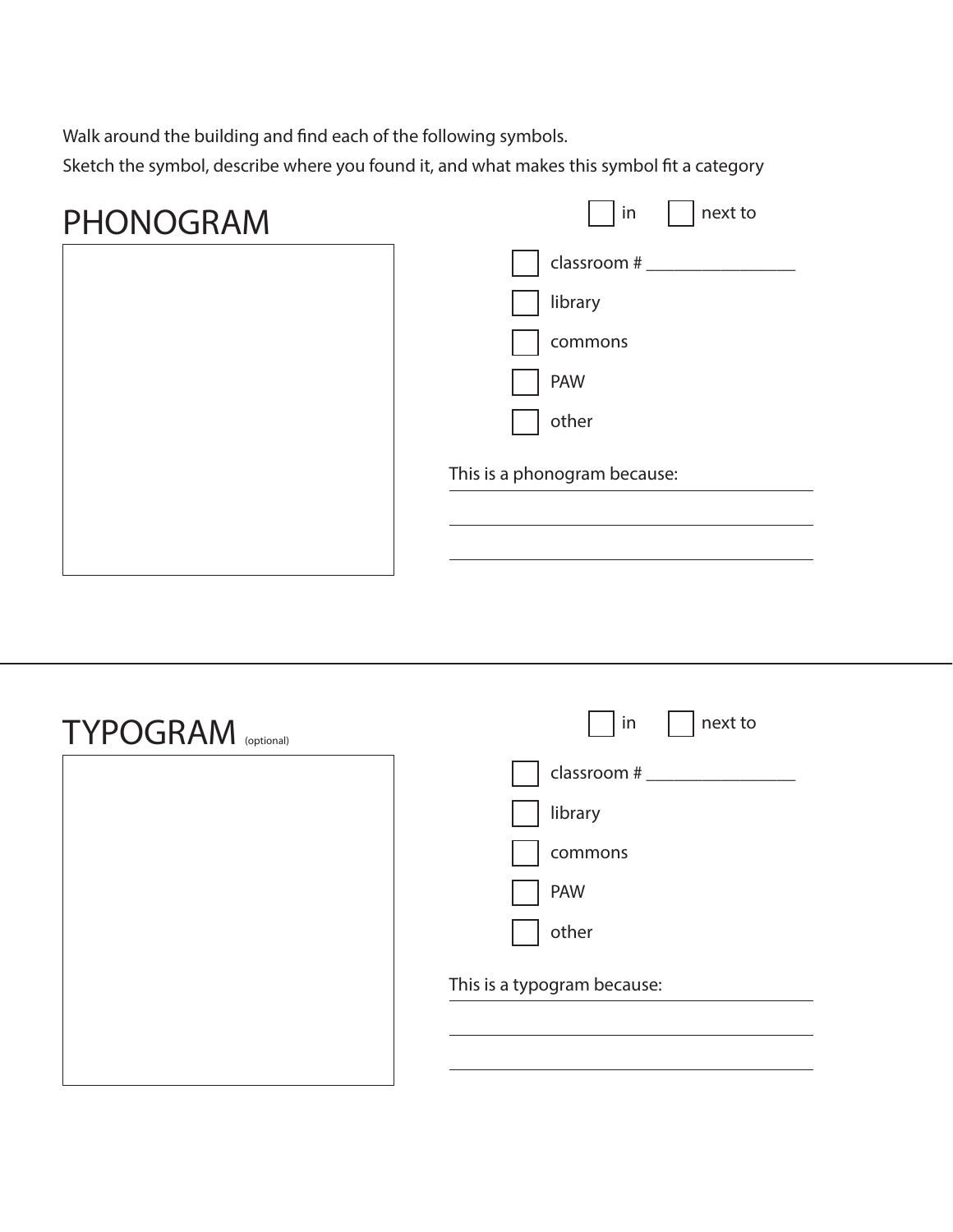| LOGO (wordmark) | next to<br>in               |
|-----------------|-----------------------------|
|                 | classroom #                 |
|                 | library                     |
|                 | commons                     |
|                 | <b>PAW</b>                  |
|                 | other                       |
|                 | This is a wordmark because: |
|                 |                             |
|                 |                             |

| LOGO (lettermark) | next to<br>in                 |
|-------------------|-------------------------------|
|                   | classroom #                   |
|                   | library                       |
|                   | commons                       |
|                   | <b>PAW</b>                    |
|                   | other                         |
|                   | This is a lettermark because: |
|                   |                               |
|                   |                               |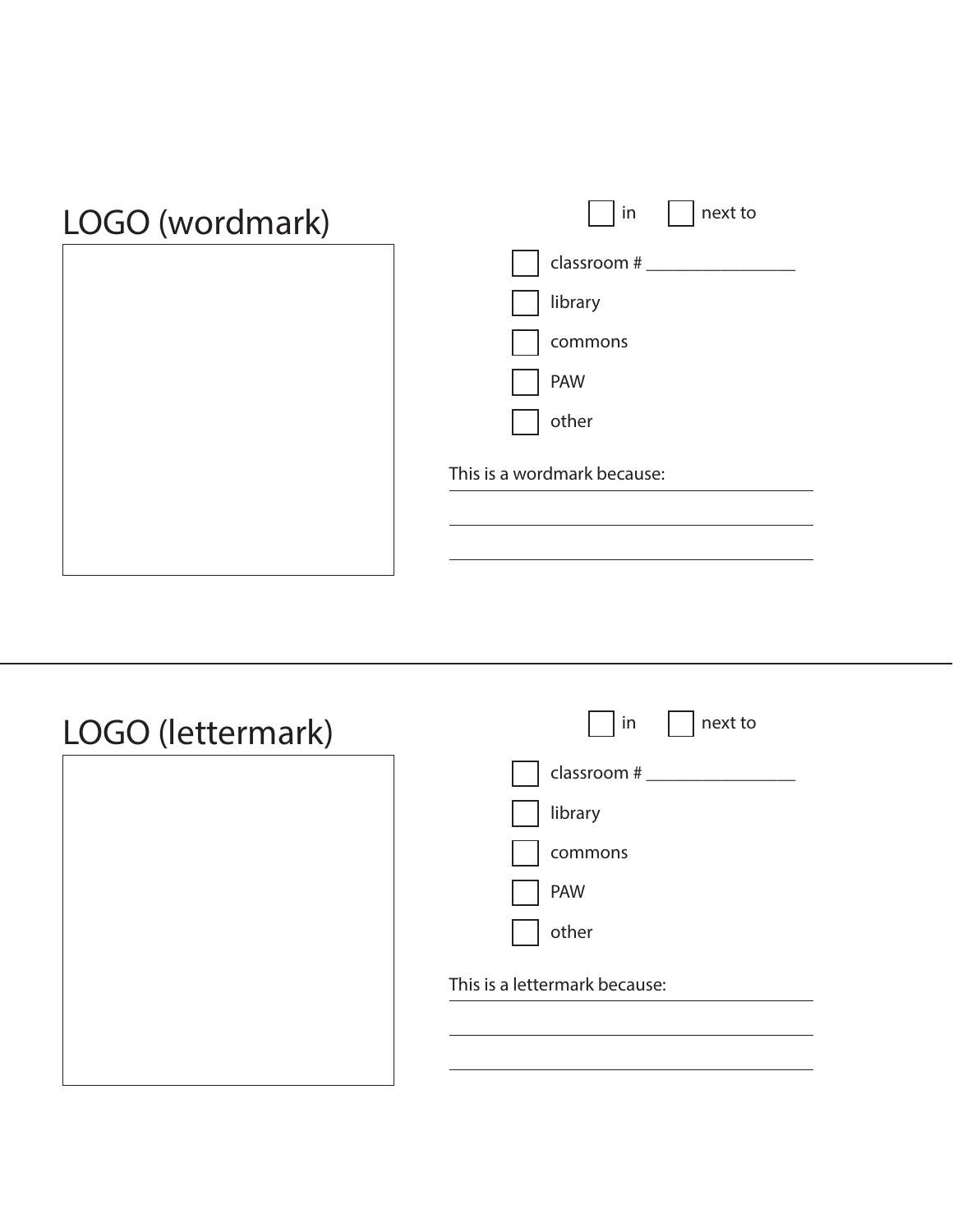| LOGO (brandmark) | next to<br>in                |
|------------------|------------------------------|
|                  | classroom #                  |
|                  | library                      |
|                  | commons                      |
|                  | PAW                          |
|                  | other                        |
|                  | This is a brandmark because: |
|                  |                              |
|                  |                              |

| LOGO (combination mark) | next to<br>in                       |
|-------------------------|-------------------------------------|
|                         | classroom #                         |
|                         | library                             |
|                         | commons                             |
|                         | <b>PAW</b>                          |
|                         | other                               |
|                         | This is a combination mark because: |
|                         |                                     |
|                         |                                     |